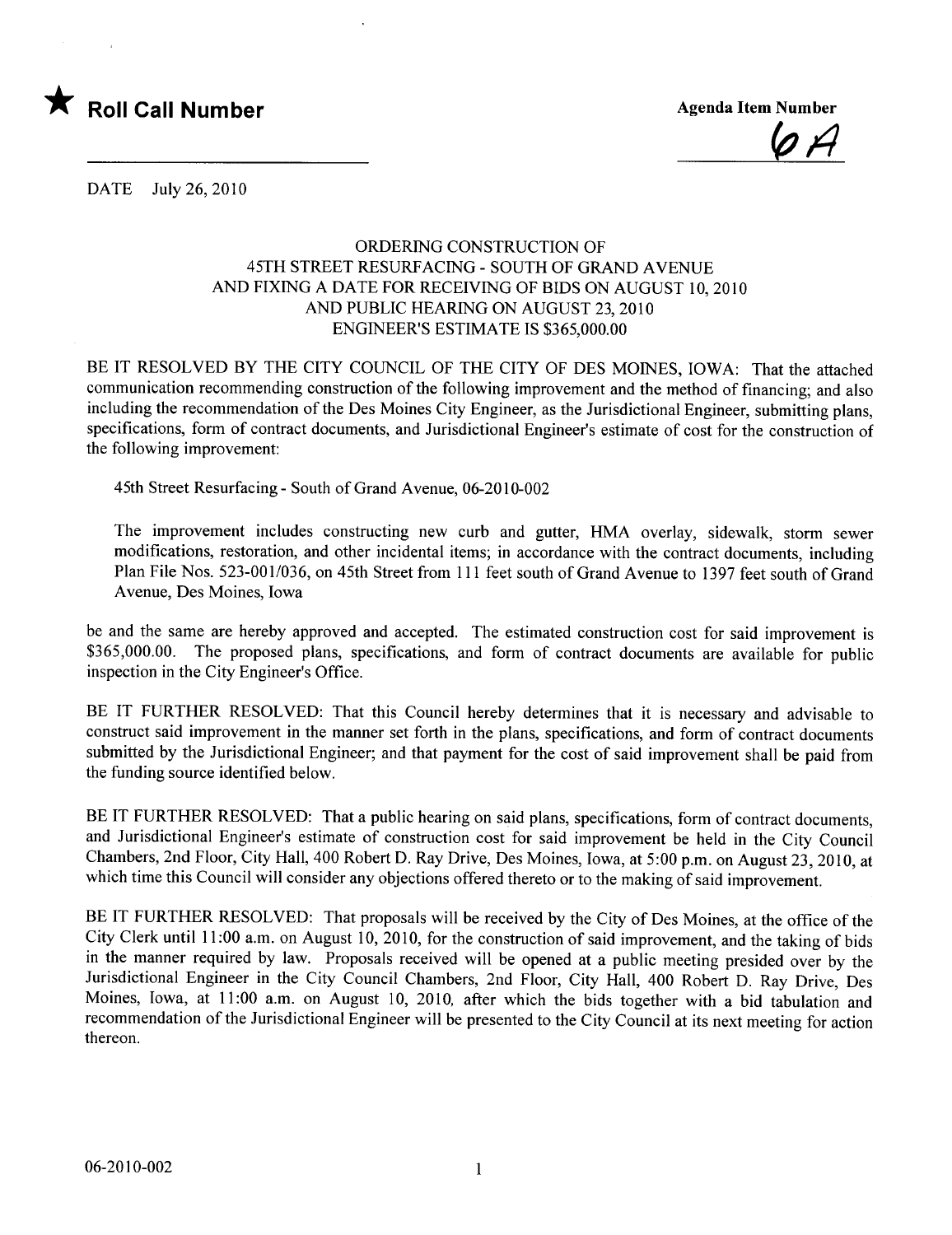

 $\varphi$  H

DATE July 26,2010

BE IT FURTHER RESOLVED: That an appropriate Notice to Bidders and Notice of Public Hearing for said improvement be published in the Des Moines Register as provided and directed by Chapter 26 and/or 314, Code of Iowa.

(City Council Communication Number  $/0.466$  attached.)

Moved by to adopt.

**22** 

FORM APPROVED:

then Vinlepor

Kathleen Vanderpool Deputy City Attorney

FUNDS AVAILABLE

Allen McKinley

Des Moines Finance Director

Funding Source: 2010-2011 CIP, Page Street-47, Special City-wide Street Improvements, STR217, Being: \$269,816 in Gaming Monies from the Agreement with Polk County and The Racing Association of Central Iowa for street-related work from STR217, \$41,164 in G. O. Bonds for Park-related work from PKS 100, Park Redevelopment, Page Park-17, and \$54,020 in Storm Water Utility Funds for Strom Sewer-related work from STE-057, City-wide Storm Water Utility Projects, Page Storm-4

| <b>COUNCIL ACTION</b> | <b>YEAS</b> | <b>NAYS</b> | <b>PASS</b> | <b>ABSENT</b>   |
|-----------------------|-------------|-------------|-------------|-----------------|
| <b>COWNIE</b>         |             |             |             |                 |
| <b>COLEMAN</b>        |             |             |             |                 |
| <b>GRIESS</b>         |             |             |             |                 |
| <b>HENSLEY</b>        |             |             |             |                 |
| <b>MAHAFFEY</b>       |             |             |             |                 |
| <b>MEYER</b>          |             |             |             |                 |
| <b>MOORE</b>          |             |             |             |                 |
| <b>TOTAL</b>          |             |             |             |                 |
| <b>MOTION CARRIED</b> |             |             |             | <b>APPROVED</b> |
|                       |             |             |             |                 |
|                       |             |             |             |                 |
|                       |             |             |             | $\sim$          |

I, Diane Rauh, City Clerk of said City Council, hereby certify that at a meeting of the City Council, held on the above date, among other proceedings the above was adopted.

IN WITNESS WHEREOF, I have hereunto set my hand and affixed my seal the day and year first above written.

Mayor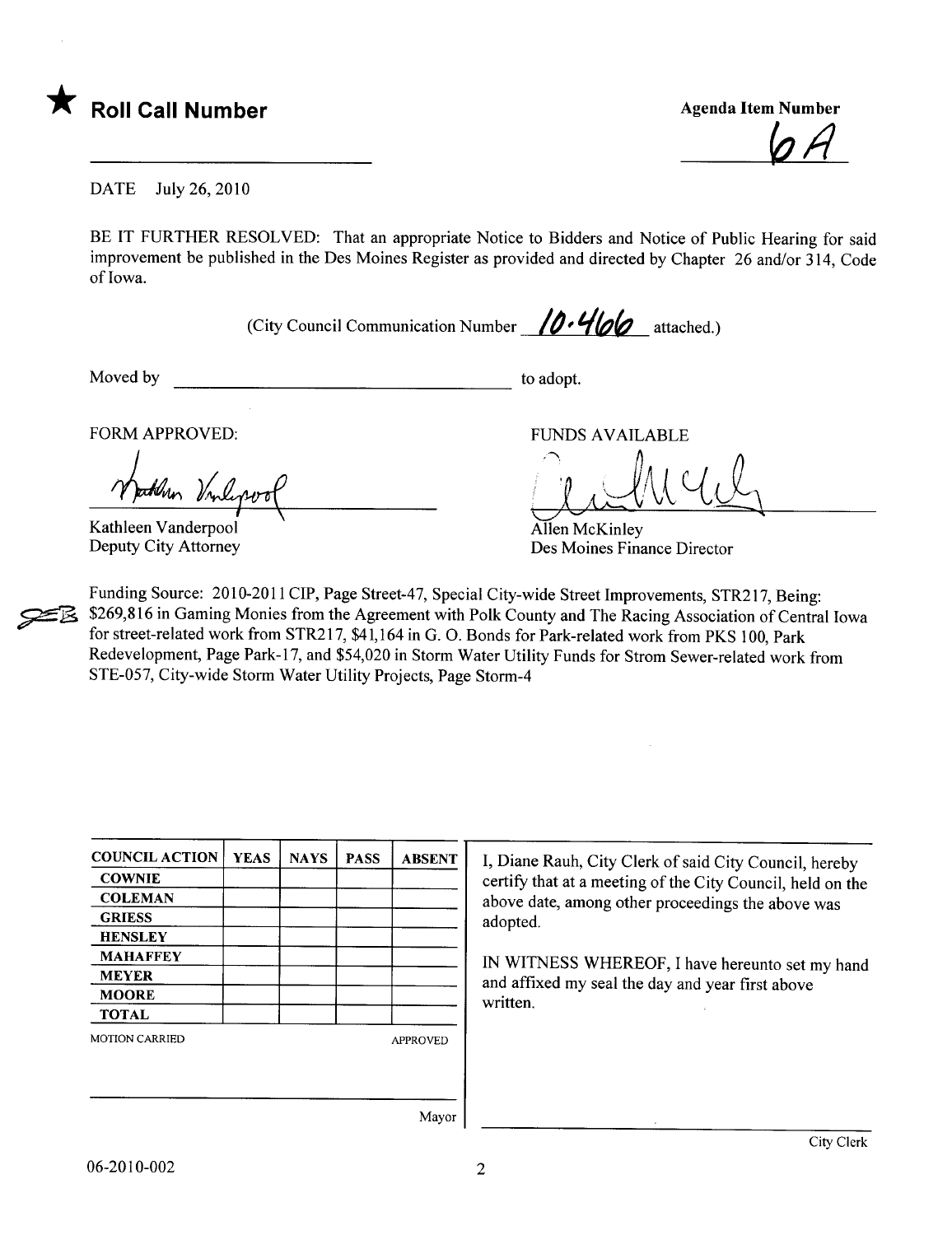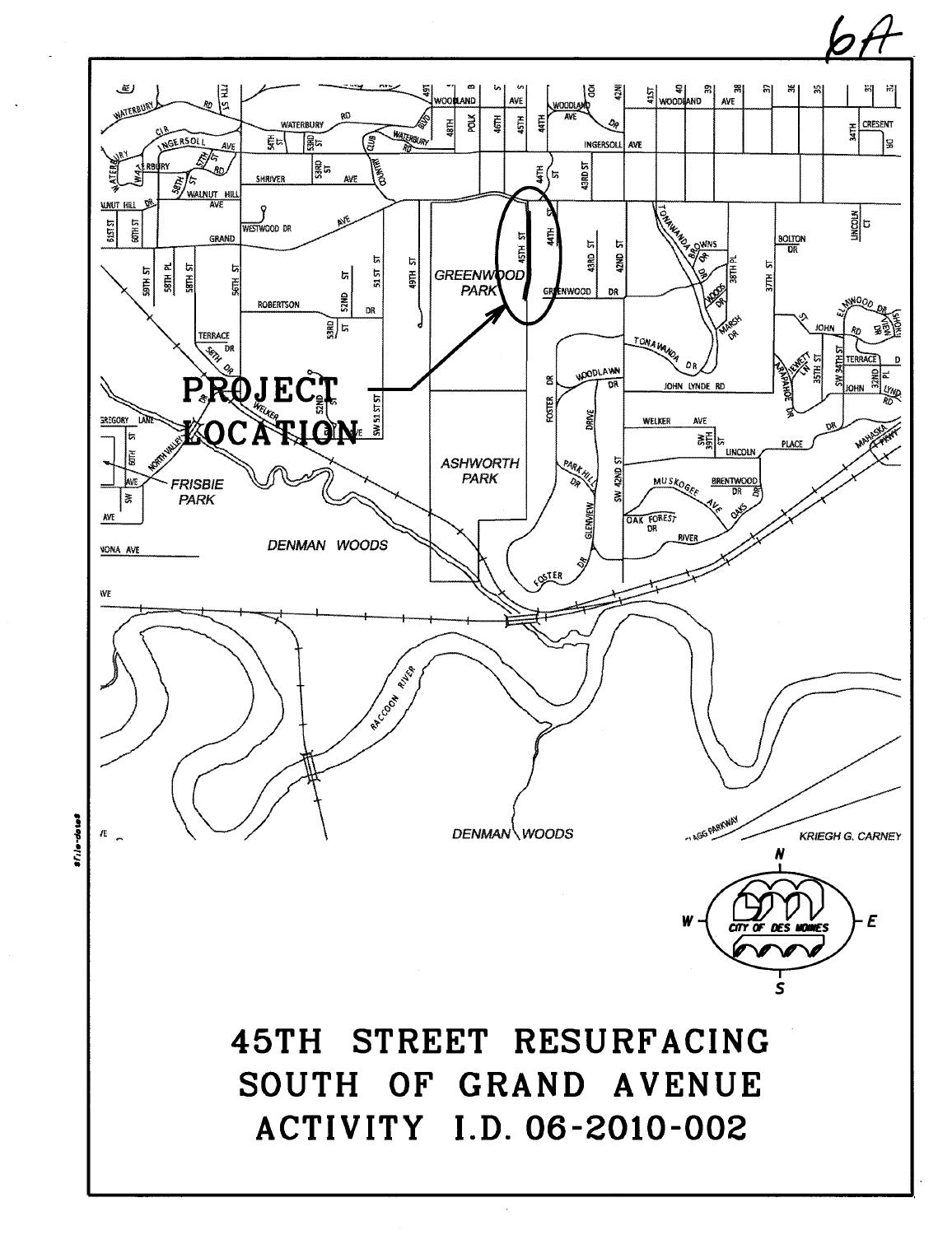## **CONSTRUCTION ESTIMATE**

DEPARTMENT OF ENGINEERING CITY OF DES MOINES, IOWA

 $\mathcal{L}^{\text{max}}_{\text{max}}$ 

 $\bar{\phantom{a}}$ 

Activity 10 06-2010-002

DATE: 7/8/10

## PROJECT: 45TH STREET RESURFACING - SOUTH OF GRAND AVENUE

|                 |                                                                 | <b>ESTIMATED UNITS</b> |                | <b>AMOUNT</b>     |              |
|-----------------|-----------------------------------------------------------------|------------------------|----------------|-------------------|--------------|
| NO.             | <b>DESCRIPTION</b>                                              | <b>UNIT</b>            | <b>TOTAL</b>   | <b>UNIT PRICE</b> | <b>TOTAL</b> |
| $\mathbf{1}$    | <b>CLEARING AND GRUBBING</b>                                    | <b>LS</b>              | 1              | \$3,000.00        | \$3,000.00   |
| 2 <sup>1</sup>  | <b>CLASS A SUBBASE</b>                                          | SY                     | 1170           | \$9.00            | \$10,530.00  |
| 3 <sup>1</sup>  | EARTHWORK (INCLUDING TOPSOIL)                                   | <b>LS</b>              | $\mathbf{1}$   | \$15,000.00       | \$15,000.00  |
| 4               | <b>SUBGRADE TREATMENT</b>                                       | SY                     | 1133           | \$3.00            | \$3,399.00   |
| 5               | <b>PAVEMENT SCARIFICATION</b>                                   | SY                     | 362            | \$5.00            | \$1,810.00   |
| 6               | CURB AND GUTTER, P.C. CONCRETE, 2.0 FT.                         | LF                     | 2335           | \$18.00           | \$42,030.00  |
| $\overline{7}$  | HMA (1M ESAL) SURFACE COURSE, 1/2 INCH MIX                      | <b>TON</b>             | 380            | \$85.00           | \$32,300.00  |
| 8               | HMA (1M ESAL) INTERMEDIATE AND LEVELING COURSE,<br>1/2 INCH MIX | <b>TON</b>             | 740            | \$85.00           | \$62,900.00  |
| 9               | HMA, COMMERCIAL MIX                                             | <b>TON</b>             | 75             | \$150.00          | \$11,250.00  |
| $10-10$         | * REMOVAL OF PAVEMENT                                           | SY                     | 1600           | \$14.00           | \$22,400.00  |
| 11              | SURFACING, DRIVEWAY, CRUSHED STONE<br>(TEMPORARY)               | <b>TON</b>             | 150            | \$25.00           | \$3,750.00   |
| 12 <sub>2</sub> | REMOVAL OF PAVED DRIVEWAY                                       | SY                     | 106            | \$10.00           | \$1,060.00   |
| 13              | $\omega$<br>DRIVEWAY, P.C. CONCRETE, 6 IN.                      | SY                     | 110            | \$35.00           | \$3,850.00   |
| 14              | <b>REMOVAL OF SIDEWALK</b>                                      | SY                     | 3              | \$10.00           | \$30.00      |
| 15              | SIDEWALK, P.C. CONCRETE, 5 IN.                                  | SY                     | 654            | \$30.00           | \$19,620.00  |
| 16              | SIDEWALK, P.C. CONCRETE, 6 IN.                                  | SY                     | 16             | \$35.00           | \$560.00     |
| 17              | SIDEWALK, P.C. CONCRETE, CLASS A, VARIABLE DEPTH                | SY                     | 57             | \$32.00           | \$1,824.00   |
| 18              | DETECTABLE WARNINGS FOR CURB RAMPS                              | SF                     | 24             | \$40.00           | \$960.00     |
| 19              | REMOVALS, AS PER PLAN                                           | LS                     | 1              | \$1,500.00        | \$1,500.00   |
| 20              | REMOVAL OF INTAKES                                              | EACH                   | 5              | \$500.00          | \$2,500.00   |
| 21              | REMOVAL OF STORM SEWER                                          | <b>LS</b>              | 1              | \$2,000.00        | \$2,000.00   |
| 22              | INTAKE, TYPE M-A                                                | <b>EACH</b>            | $\overline{2}$ | \$3,500.00        | \$7,000.00   |
| 23              | INTAKE, TYPE M-B, 48 IN.                                        | <b>EACH</b>            | 1              | \$5,000.00        | \$5,000.00   |
| 24              | INTAKE, TYPE M-B, 60 IN.                                        | <b>EACH</b>            | $\mathbf 1$    | \$6,000.00        | \$6,000.00   |
| 25              | INTAKE, TYPE M-D                                                | <b>EACH</b>            | $\mathbf 1$    | \$4,500.00        | \$4,500.00   |
| 26              | INTAKE, TYPE M-G, 40 IN. X 72 IN.                               | EACH                   | 1              | \$4,000.00        | \$4,000.00   |
| 27              | STORM SEWER, 2000D (CLASS III) RCP, 15 IN.                      | LF                     | 25             | \$70.00           | \$1,750.00   |
| 28              | STORM SEWER, 2000D (CLASS III) RCP, 18 IN.                      | LF                     | 85             | \$90.00           | \$7,650.00   |
| 29              | STORM SEWER, 2000D (CLASS III) RCP, 24 IN.                      | LF                     | 49             | \$100.00          | \$4,900.00   |

File: Est, Bid tab, Prop Attach, Contract Attach (06-2010-002).xls extending the state of 2 and 2 Page 1 of 2

 $\mathcal{A}$  is a summary constraint.